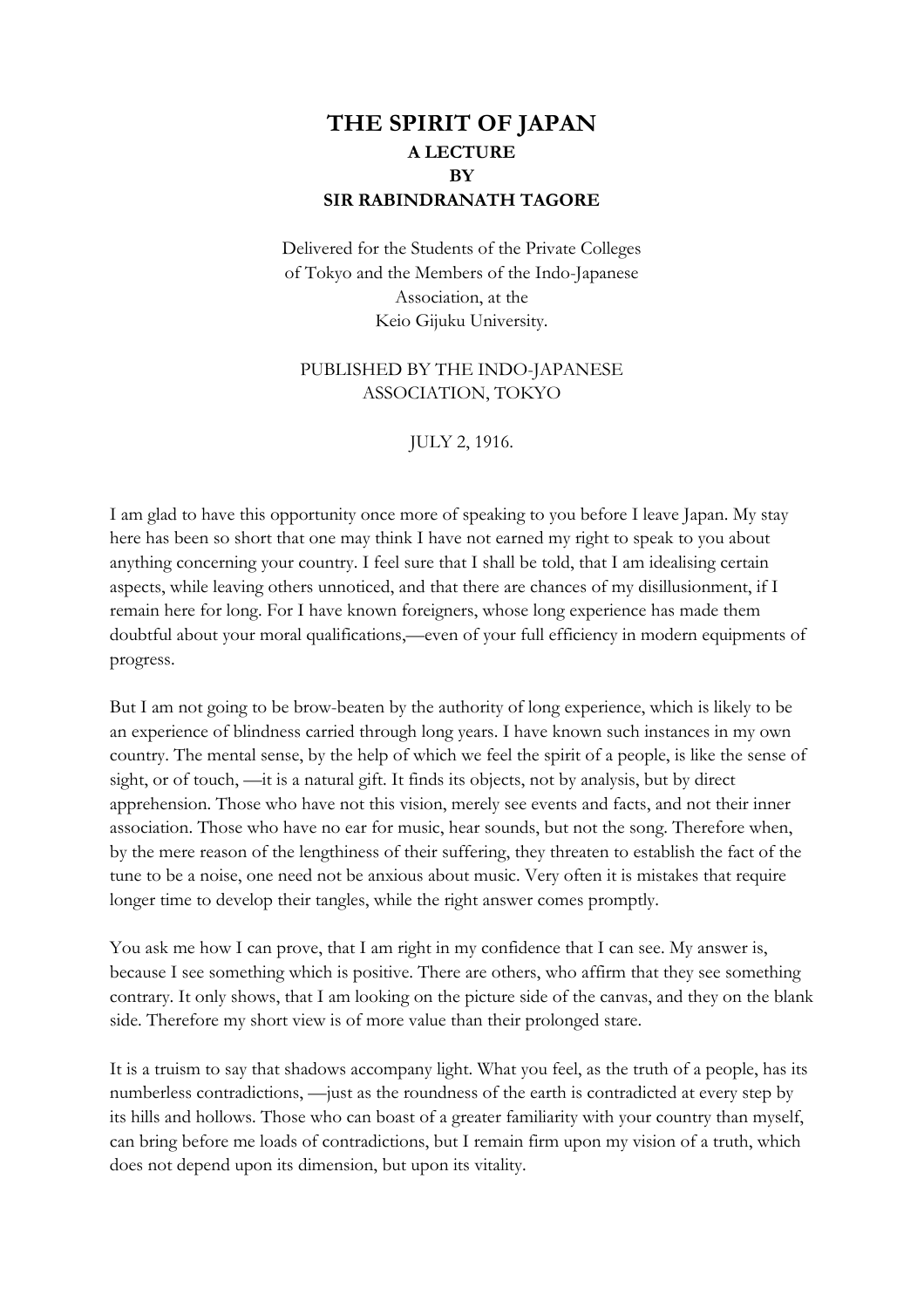At first, I had my doubts. I thought that I might not be able to see Japan, as she is herself, but should have to be content to see the Japan that takes an acrobatic pride in violently appearing as something else. On my first arrival in this country, when I looked out from the balcony of a house on the hillside, the town of Kobe, —that huge mass of corrugated iron roofs, —appeared to me like a dragon, with glistening scales, basking in the sun, after having devoured a large slice of the living flesh of the earth. This dragon did not belong to the mythology of the past, but of the present; and with its iron mask it tried to look real to the children of the age, —real as the majestic rocks on the shore, as the epic rhythm of the sea-waves. Anyhow it hid Japan from my view, and I felt myself like the traveller, whose time is short, waiting for the cloud to be lifted to have a sight of the eternal snow on the Himalayan summit. I asked myself, —'Will the dense mist of the iron age give way for a moment, and let me see what is true and abiding in this land?' I was enveloped in a whirlwind of reception, but I had my misgivings and thought that this might be a violent outbreak of curiosity, —or that these people felt themselves bound to show their appreciation of a man who had won renown from Europe, thus doing honour to the West in a vicarious form.

But the clouds showed rifts, and glimpses I had of Japan where she is true and more human. While travelling in a railway train I met, at a wayside station, some Buddhist priests and devotees. They brought their basket of fruits to me and held their lighted incense before my face, wishing to pay homage to a man who had come from the land of Buddha. The dignified serenity of their bearing, the simplicity of their devoutness, seemed to fill the atmosphere of the busy railway station with a golden light of peace. Their language of silence drowned the noisy effusion of the newspapers. I felt that I saw something which was at the root of Japan's greatness. And, since then, I have had other opportunities of reaching the heart of the people; and I have come to the conclusion, that the welcome which flowed towards me, with such outburst of sincerity, was owing to the fact that Japan felt the nearness of India to herself, and realised that her own heart has room to expand beyond her boundaries and the boundaries of the modern time.

I have travelled in many countries and have met with men of all classes, but never in my travels did I feel the presence of the human so distinctly as in this land. In other great countries, signs of man's power loomed large, and I saw vast organisations which showed efficiency in all their features. There, display and extravagance, in dress, in furniture, in costly entertainments, are startling. They seem to push you back into a corner, like a poor intruder at a feast; they are apt to make you envious, or take your breath away with amazement. There, you do not feel man as supreme; you are hurled against the stupendousness of things that alienates. But, in Japan, it is not the display of power, or wealth, that is the predominating element. You see everywhere emblems of love and admiration, and not mostly of ambition and greed. You see a people, whose heart has come out and scattered itself in profusion in its commonest utensils of everyday life in its social institutions, in its manners, that are carefully perfect, and in its dealings with things that are not only deft, but graceful in every movement.

What has impressed me most in this country is the conviction that you have realised nature's secrets, not by methods of analytical knowledge, but by sympathy. You have known her language of lines and music of colours, the symmetry in her irregularities, and the cadence in her freedom of movements; you have seen how she leads her immense crowds of things yet avoids all frictions; how the very conflicts in her creations break out in dance and music; how her exuberance has the aspect of the fullness of self-abandonment, and not a mere dissipation of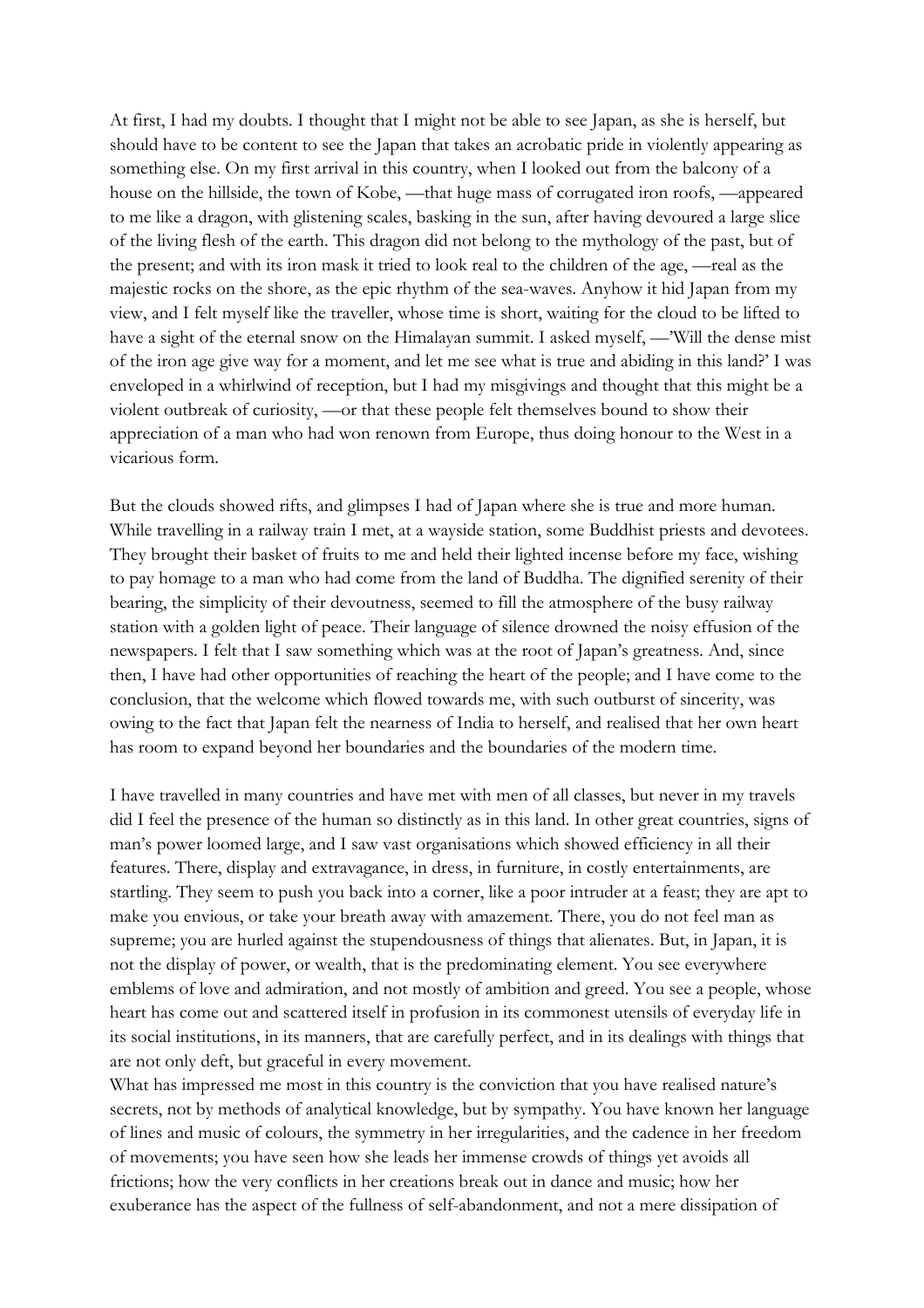display. You have discovered that nature reserves her power in forms of beauty; and it is this beauty which, like a mother, nourishes all the giant forces at her breast, keeping them in active vigour, yet in repose. You have known that energies of nature save themselves from wearing out by the rhythm of a perfect grace, and that she with the tenderness of her curved lines takes away fatigue from the world's muscles. I have felt that you have been able to assimilate these secrets into your life, and the truth which lies in the beauty of all things has passed into your souls. A mere knowledge of things can be had in a short enough time, but their spirit can only be acquired by centuries of training and self-control. Dominating nature from outside is a much simpler thing than making her your own in love's delight, which is a work of true genius. Your race has shown that genius, not by acquirements, but by creations; not by display of things, but by manifestation of its own inner being. This creative power there is in all nations, and it is ever active in getting hold of men's natures and giving them a form according to its ideals. But here, in Japan, it seems to have achieved its success, and deeply sunk into the minds of all men, and permeated their muscles and nerves. Your instincts have become true, your senses keen, and your hands have acquired natural skill. The genius of Europe has given her people the power of organisation, which has specially made itself manifest in politics and commerce and in coordinating scientific knowledge. The genius of Japan has given you the vision of beauty in nature and the power of realising it in your life. And, because of this fact, the power of organisation has come so easily to your help when you needed it. For the rhythm of beauty is the inner spirit, whose outer body is organisation.

All particular civilisation is the interpretation of particular human experience. Europe seems to have felt emphatically the conflict of things in the universe, which can only be brought under control by conquest. Therefore she is ever ready for fight, and the best portion of her attention is occupied in organising forces. But Japan has felt, in her world, the touch of some presence, which has evoked in her soul a feeling of reverent adoration. She does not boast of her mastery of nature, but to her she brings, with infinite care and joy, her offerings of love. Her relationship with the world is the deeper relationship of heart. This spiritual bond of love she has established with the hills of her country, with the sea and the streams, with the forests in all their flowery moods and varied physiognomy of branches; she has taken into her heart all the rustling whispers and sighing of the woodlands and sobbing of the waves; the sun and the moon she has studied in all the modulations of their lights and shades, and she is glad to close her shops to greet the seasons in her orchards and gardens and cornfields. This opening of the heart to the soul of the world is not confined to a section of your privileged classes, it is not the forced product of exotic culture, but it belongs to all your men and women of all conditions. This experience of your soul, in meeting a personality in the heart of the world, has been embodied in your civilisation. It is civilisation of human relationship. Your duty towards your state has aturally assumed the character of filial duty, your nation becoming one family with your Emperor as its head. Your national unity has not been evolved from the comradeship of arms for defensive and offensive purposes, or from partnership in raiding adventures, dividing among each member the danger and spoils of robbery. It is not an outcome of the necessity of organisation for some ulterior purpose, but it is an extension of the family and the obligations of the heart in a wide field of space and time. The ideal of "maitri" is at the bottom of your culture, —"maitri" with men and "maitri" with Nature. And the true expression of this love is in the language of beauty, which is so abundantly universal in this land. This is the reason why a stranger, like myself, instead of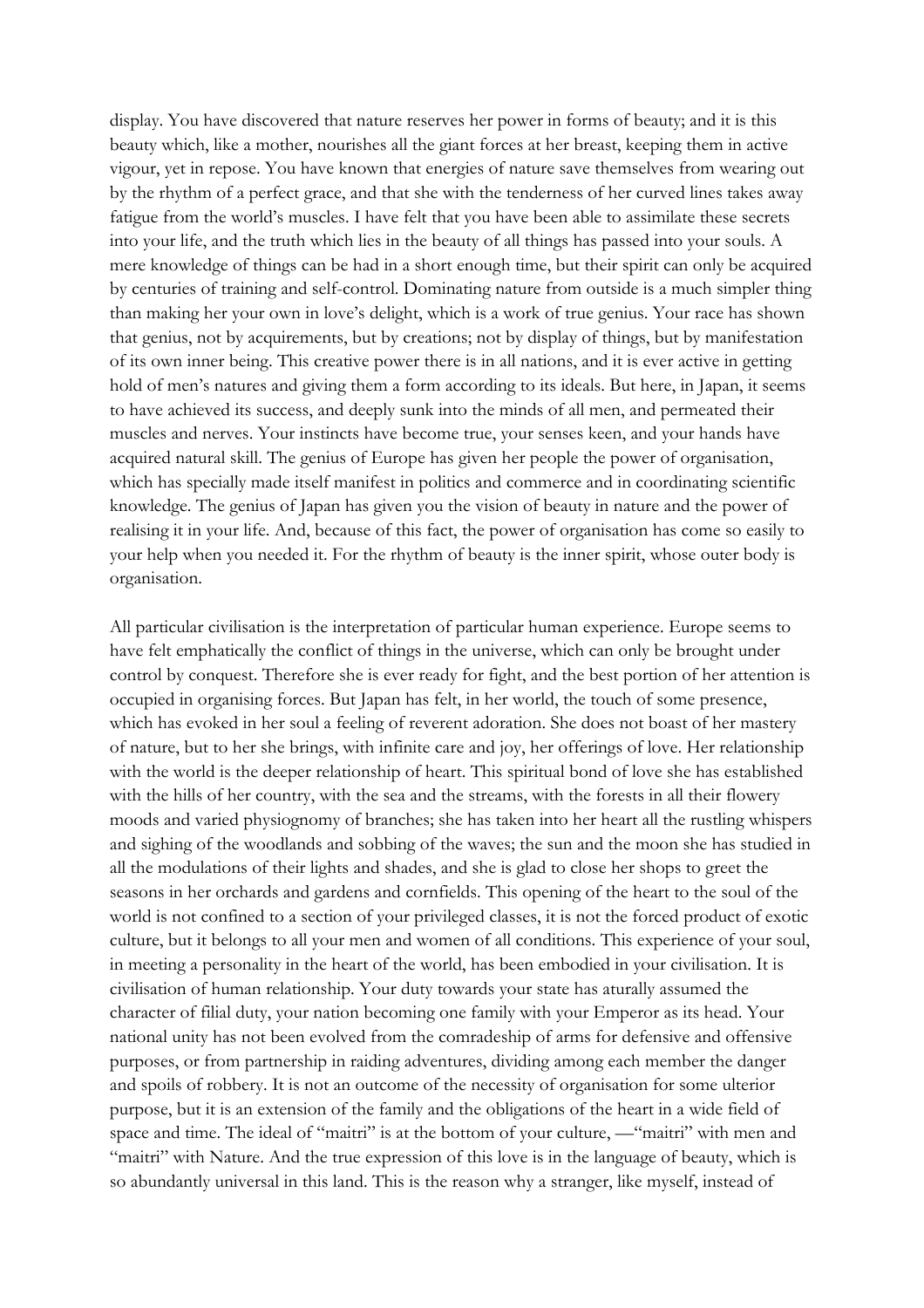feeling envy or humiliation before these manifestations of beauty, these creations of love, feels a readiness to participate in the joy and glory of such revealment of the human heart.

And this has made me all the more apprehensive of the change, which threatens Japanese civilisation, as something like a menace to one's own person. For the huge heterogeneity of the modern age, whose only common bond is usefulness, is nowhere so pitifully exposed against the dignity and hidden power of reticent beauty, as in Japan.

But the danger lies in this, that organised ugliness storms the mind and carries the day by its mass, by its aggressive persistence, by its power of mockery directed against the deeper sentiments of heart. Its harsh obtrusiveness makes it forcibly visible to us, overcoming our senses, —and we bring to its altar sacrifices, as does a savage to the fetish which appears powerful because of its hideousness. Therefore its rivalry to things that are modest and profound and have the subtle delicacy of life is to be dreaded.

I am quite sure that there are men in your nation, who are not in sympathy with your national ideals; whose object is to gain, and not to grow. They are loud in their boast, that they have modernised Japan. While I agree with them so far as to say, that the spirit of the race should harmonise with the spirit of the time, I must warn them that modernising is a mere affectation of modernism, just as affectation of poesy is poetising. It is nothing but mimicry, only affectation is louder than the original, and it is too literal. One must bear in mind, that those who have the true modern spirit need not modernise, just as those who are truly brave are not braggarts. Modernism is not in the dress of the Europeans; or in the hideous structures, where their children are interned when they take their lessons; or in the square houses with flat straight wallsurfaces, pierced with parallel lines of windows, where these people are caged in their lifetime; certainly modernism is not in their ladies' bonnets, carrying on them loads of incongruities. These are not modern, but merely European. True modernism is freedom of mind, not slavery of taste. It is independence of thought and action, not tutelage under European schoolmasters. It is science, but not its wrong application in life,—a mere imitation of our science teachers who reduce it into a superstition absurdly invoking its aid for all impossible purposes.

Science, when it oversteps its limits and occupies the whole region of life, has its fascination. It looks so powerful because of its superficiality, —as does a hippopotamus which is very little else but physical. Science speaks of the struggle for existence, but forgets that man's existence is not merely of the surface. Man truly exists in the ideal of perfection, whose depth and height are not yet measured. Life based upon science is attractive to some men, because it has all the characteristics of sport; it feigns seriousness, but is not profound. When you go a-hunting, the less pity you have the better; for your one object is to chase the game and kill it, to feel that you are the greater animal, that your method of destruction is thorough and scientific. Because, therefore, a sportsman is only a superficial man, —his fullness of humanity not being there to hamper him, —he is successful in killing innocent life and is happy. And the life of science is that superficial life. It pursues success with skill and thoroughness, and takes no account of the higher nature of man. But even science cannot tow humanity against truth and be successful; and those whose minds are crude enough to plan their lives upon the supposition, that man is merely a hunter and his paradise the paradise of sportsman, will be rudely awakened in the midst of their trophies of skeletons and skulls. For man's struggle for existence is to exist in the fullness of his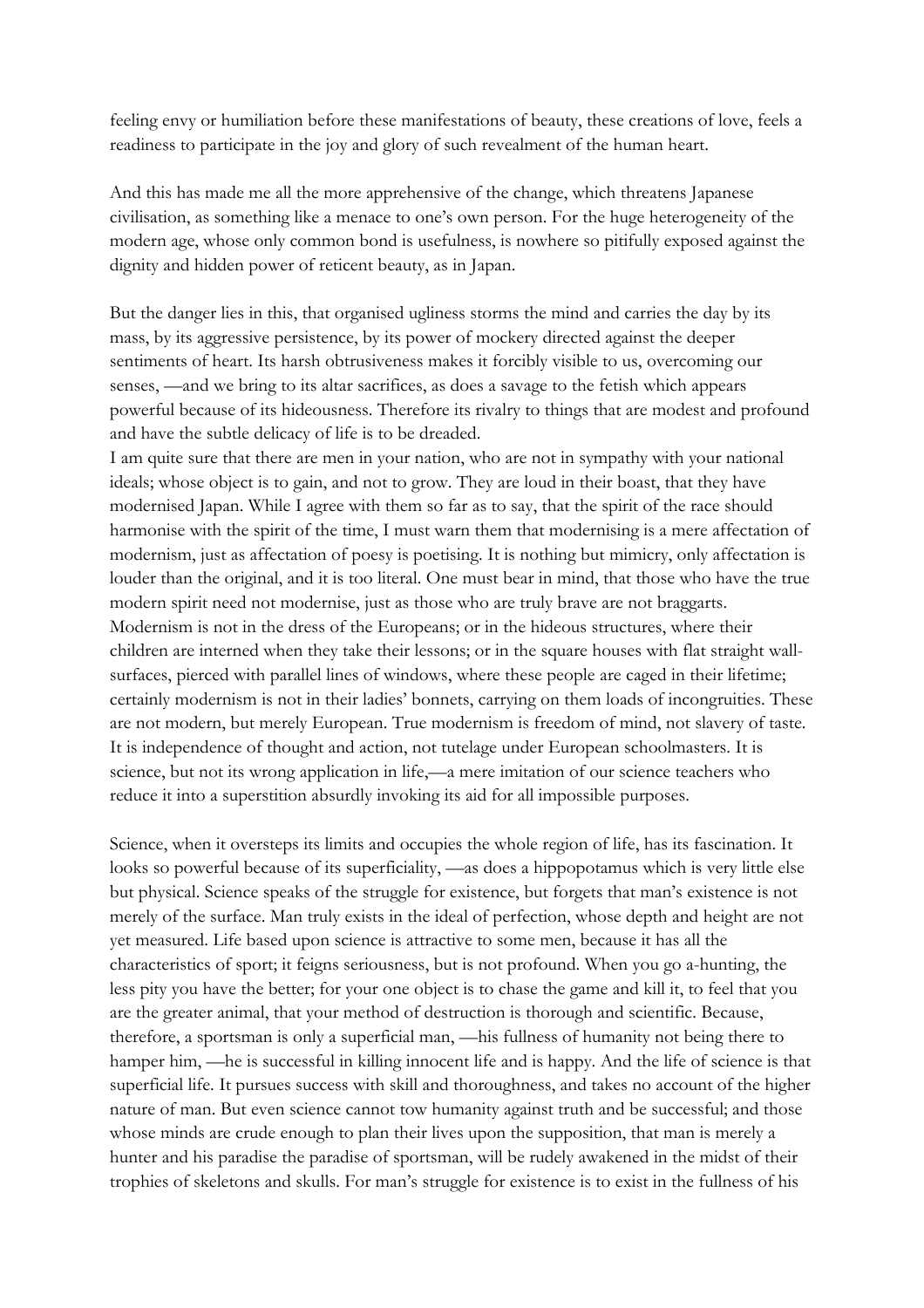nature,—not by curtailing all that is best in him and dwarfing his existence itself, but by accepting all the responsibilities of his spiritual life, even through death and defeat.

I do not for a moment suggest, that Japan should be unmindful of acquiring modern weapons of self-protection. But this should never be allowed to go beyond her instinct of self-preservation. She must know that the real power is not in the weapons themselves, but in the man who wields those weapons; and when he, in his eagerness for power, multiplies his weapons at the cost of his own soul, then it is he who is in even greater danger than his enemies.

Things that are living are so easily hurt; therefore they require protection. In nature, life protects itself within in coverings, which are built with life's own material. Therefore they are in harmony with life's growth, or else when the time comes they easily give way and are forgotten. The living man has his true protection in his spiritual ideals, which have their vital connection with his life and grow with his growth. But, unfortunately, all his armour is not living,—some of it is made of steel, inert and mechanical. Therefore, while making use of it, man has to be careful to protect himself from its tyranny. If he is weak enough to grow smaller to fit himself to his covering, then it becomes a process of gradual suicide by shrinkage of the soul. And Japan must have a firm faith in the moral law of existence to be able to assert to herself, that the Western nations are following that path of suicide, where they are smothering their humanity under the immense weight of organisations in order to keep themselves in power and hold others in subjection.

Therefore I cannot think that the imitation of the outward aspects of the West, which is becoming more and more evident in modern Japan, is essential to her strength or stability. It is burdening her true nature and causing weakness, which will be felt more deeply as time goes on. The habits, which are being formed by the modern Japanese from their boyhood, —the habits of the Western life, the habits of the alien culture, —will prove, one day, a serious obstacle to the understanding of their own true nature. And then, if the children of Japan forget their past, if they stand as barriers, choking the stream that flows from the mountain peak of their ancient history, their future will be deprived of the water of life that has made her culture so fertile with richness of beauty and strength.

What is still more dangerous for Japan is, not this imitation of the outer features of the West, but the acceptance of the motive force of the Western civilisation as her own. Her social ideals are already showing signs of defeat at the hands of politics, and her modern tendency seems to incline towards political gambling in which the players stake their souls to win their game. I can see her motto, taken from science, "Survival of the Fittest," writ large at the entrance of her present-day history—the motto whose meaning is, "Help yourself, and never heed what it costs to others"; the motto of the blind man, who only believes in what he can touch, because he cannot see. But those who can see, know that men are so closely knit, that when you strike others the blow comes back to yourself. The moral law, which is the greatest discovery of man, is the discovery of this wonderful truth, that man becomes all the truer, the more he realises himself in others. This truth has not only a subjective value, but is manifested in every department of our life. And nations, who sedulously cultivate moral blindness as the cult of patriotism, will end their existence in a sudden and violent death. In past ages we had foreign invasions, there had been cruelty and bloodshed, intrigues of jealousy and avarice, but they never touched the soul of the people deeply; for the people, as a body, never participated in these games. They were merely the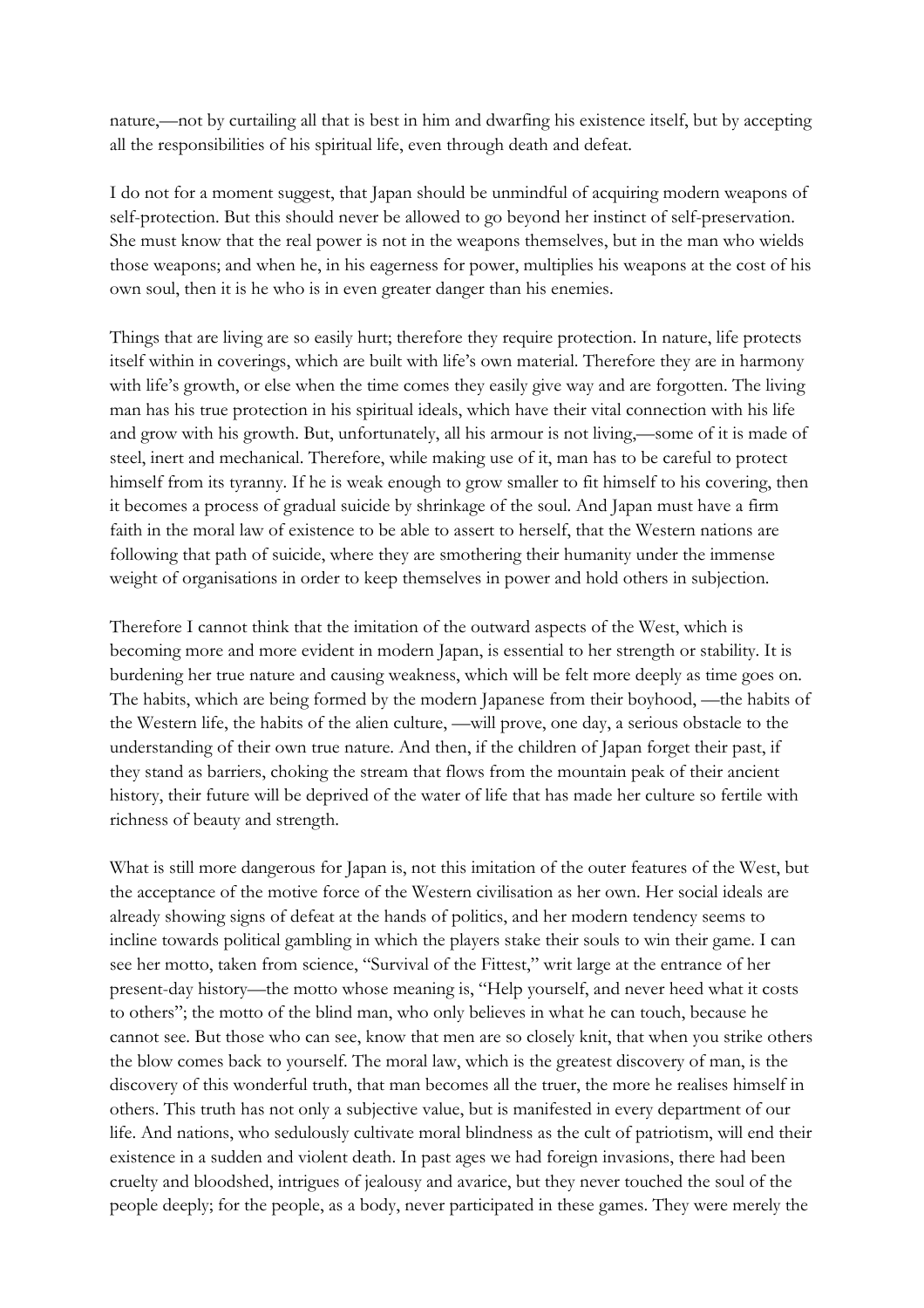outcome of individual ambitions. The people themselves, being free from the responsibilities of the baser and more heinous side of those adventures, had all the advantage of the heroic and the human disciplines derived from them. This developed their unflinching loyalty, their singleminded devotion to the obligations of honour, their power of complete self-surrender and fearless acceptance of death and danger. Therefore the ideals, whose seats were in the hearts of the people, would not undergo any serious change owing to the policies adopted by the kings or generals. But now, where the spirit of the Western civilization prevails, the whole people is being taught from boyhood, to foster hatreds and ambitions by all kinds of means,—by the manufacture of half-truths and untruths in history, by persistent misrepresentation of other races and the culture of unfavourable sentiments towards them, by setting up memorials of events, very often false, which for the sake of humanity should be speedily forgotten, thus continually brewing evil menace towards neighbours and nations other than their own. This is poisoning the very fountain-head of humanity. It is discrediting the ideals, which were born of the lives of men, who were our greatest and best. It is holding up gigantic selfishness as the one universal religion for all nations of the world. We can take anything else from the hands of science, but not this elixir of moral death. Never think for a moment, that the hurts you inflict upon other races will not infect you, and the enmities you sow around your homes will be a wall of protection to you for all time to come. To imbue the minds of a whole people with an abnormal vanity of its own superiority, to teach it to take pride in its moral callousness and ill-begotten wealth, to perpetuate humiliation of defeated nations by exhibiting trophies won from war, and using these in schools in order to breed in children's minds contempt for others, is imitating the West where she has a festering sore, whose swelling is a swelling of disease eating into its vitality.

Our food crops, which are necessary for our sustenance, are products of centuries of selection and care. But the vegetation, which we have not to transform into our lives, does not require the patient thoughts of generations. It is not easy to get rid of weeds; but it is easy, by process of neglect, to ruin your food crops and let them revert to their primitive state of wildness. Likewise the culture, which has so kindly adapted itself to your soil, —so intimate with life, so human, not only needed tilling and weeding in past ages, but still needs anxious work and watching. What is merely modern, —as science and methods of organisation, —can be transplanted; but what is vitally human has fibres so delicate, and roots so numerous and far reaching, that it dies when moved from its soil. Therefore I am afraid of the rude pressure of the political ideals of the West upon your own. In political civilisation, the state is an abstraction and relationship of men utilitarian. Because it has no roots in sentiments, it is so dangerously easy to handle. Half a century has been enough for you to master this machine; and there are men among you, whose fondness for it exceeds their love for the living ideals which were born with the birth of your nation and nursed in your centuries. It is like a child, who, in the excitement of his play, imagines he likes his playthings better than his mother.

Where man is at his greatest, he is unconscious. Your civilisation, whose mainspring is the bond of human relationship, has been nourished in the depth of a healthy life beyond reach of prying self-analysis. But a mere political relationship is all conscious; it is an eruptive inflammation of aggressiveness. It has forcibly burst upon your notice. And the time has come, when you have to be roused into full consciousness of the truth by which you live, so that you may not be taken unawares. The past has been God's gift to you; about the present, you must make your own choice.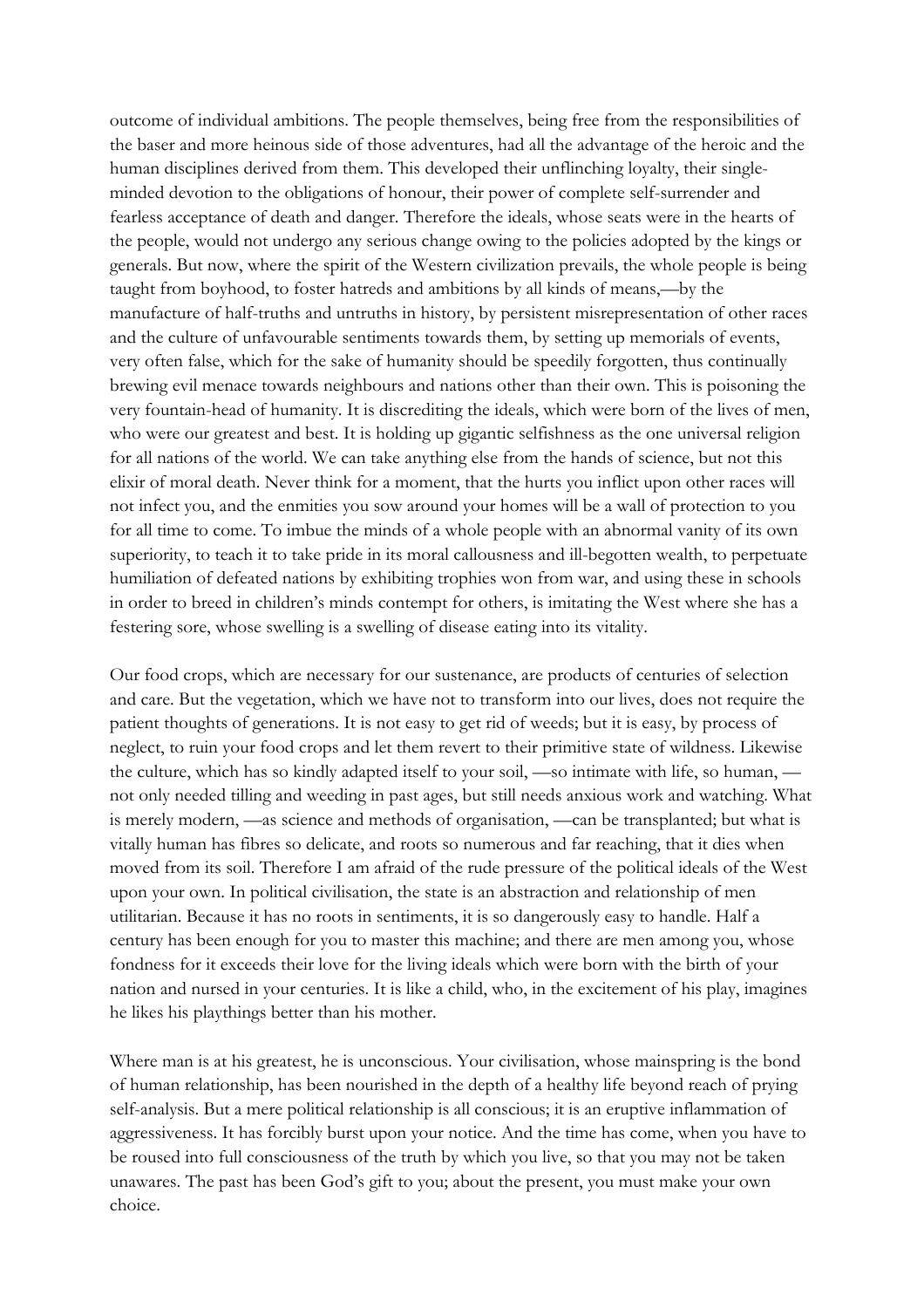So the questions you have to put to yourselves are these,—"Have we read the world wrong, and based our relation to it upon an ignorance of human nature? Is the instinct of the West right, where she builds her national welfare behind the barricade of a universal distrust of humanity?"

You must have detected a strong accent of fear, whenever the West has discussed the possibility of the rise of an Eastern race. The reason of it is this, that the power, by whose help she thrives, is an evil power; so long as it is held on her own side she can be safe, while the rest of the world trembles. The vital ambition of the present civilisation of Europe is to have the exclusive possession of the devil. All her armaments and diplomacy are directed upon this one object. But these costly rituals for invocation of the evil spirit lead through a path of prosperity to the brink of cataclysm. The furies of terror, which the West has let loose upon God's world, come back to threaten herself and goad her into preparations of more and more frightfulness; this gives her no rest and makes her forget all else but the perils that she causes to others, and incurs herself. To the worship of this devil of politics she sacrifices other countries as victims. She feeds upon their dead flesh and grows fat upon it, so long as the carcasses remain fresh, —but they are sure to rot at last, and the dead will take their revenge, by spreading pollution far and wide and poisoning the vitality of the feeder. Japan had all her wealth of humanity, her harmony of heroism and beauty, her depth of self-control and richness of self-expression; yet the Western nations felt no respect for her, till she proved that the bloodhounds of Satan are not only bred in the kennels of Europe, but can also be domesticated in Japan and fed with man's miseries. They admit Japan's equality with themselves, only when they know that Japan also possesses the key to open the floodgate of hell-fire upon the fair earth, whenever she chooses, and can dance, in their own measure, the devil dance of pillage, murder, and ravishment of innocent women, while the world goes to ruin. We know that, in the early stage of man's moral immaturity, he only feels reverence for the god whose malevolence he dreads. But is this the ideal of man which we can look up to with pride? After centuries of civilisation nations fearing each other like the prowling wild beasts of the night time; shutting their doors of hospitality; combining only for purpose of aggression or defence; hiding in their holes their trade secrets, state secrets, secrets of their armaments; making peace offerings to the barking dogs of each other with the meat which does not belong to them; holding down fallen races struggling to stand upon their feet; counting their safety only upon the feebleness of the rest of humanity; with their right hands dispensing religion to weaker peoples, while robbing them with their left, —is there anything in this to make us envious? Are we to bend our knees to the spirit of this civilisation, which is sowing broadcast over all the world seeds of fear, greed, suspicion, unashamed lies of its diplomacy, and unctuous lies of its profession of peace and good-will and universal brotherhood of Man? Can we have no doubt in our minds, when we rush to the Western market to buy this foreign product in exchange for our own inheritance? I am aware how difficult it is to know one's self; and the man, who is intoxicated, furiously denies his drunkenness; yet the West herself is anxiously thinking of her problems and trying experiments. But she is like a glutton, who has not the heart to give up his intemperance in eating, and fondly clings to the hope that he can cure his nightmares of indigestion by medicine. Europe is not ready to give up her political inhumanity, with all the baser passions of man attendant upon it; she believes only in modification of systems, and not in change of heart.

We are willing to buy their machine-made systems, not with our hearts, but with our brains. We shall try them and build sheds for them, but not enshrine them in our homes, or temples. There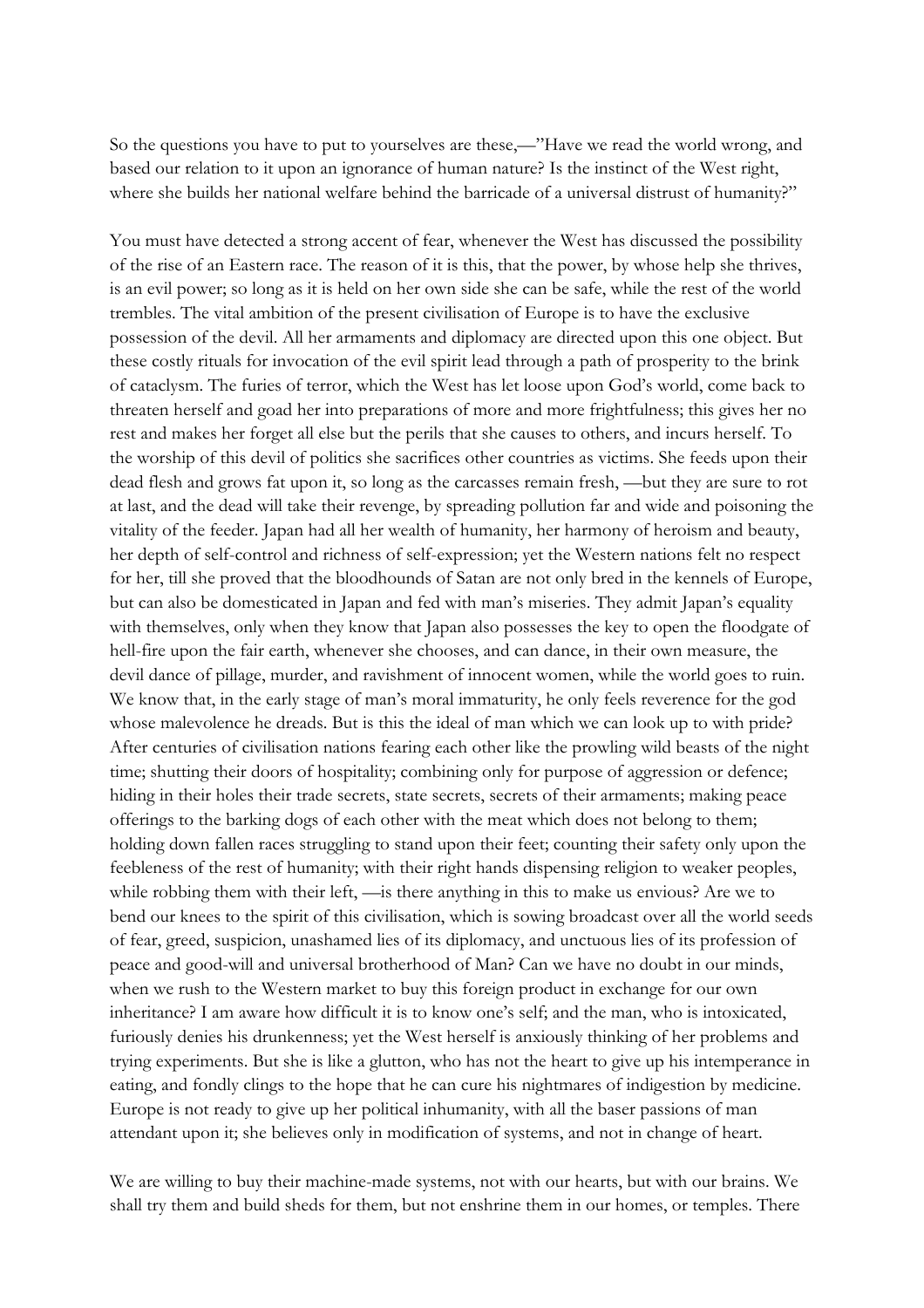are races, who worship the animals they kill; we can buy meat from them, when we are hungry, but not the worship which goes with the killing. We must not vitiate our children's minds with the superstition, that business is business, war is war, politics is politics. We must know that man's business has to be more than mere business, and so have to be his war and politics. You had your own industry in Japan; how scrupulously honest and true it was, you can see by its products,—by their grace and strength, their conscientiousness in details, where they can hardly be observed. But the tidal wave of falsehood has swept over your land from that part of the world, where business is business, and honesty is followed in it merely as the best policy. Have you never felt shame, when you see the trade advertisements, not only plastering the whole town with lies and exaggerations, but invading the green fields, where the peasants do their honest labour, and the hill-tops, which greet the first pure light of the morning? It is so easy to dull our sense of honour and delicacy of mind with constant abrasion, while falsehoods stalk abroad with proud steps in the name of trade, politics and patriotism, that any protest against their perpetual intrusion into our lives is considered to be sentimentalism, unworthy of true manliness.

And it has come to pass, that the children of those heroes, who would keep their word at the point of death, who would disdain to cheat men for vulgar profit, who even in their fight would much rather court defeat than be dishonourable, have become energetic in dealing with falsehoods and do not feel humiliated by gaining advantage from them. And this has been effected by the charm of the word 'modern.' But if undiluted utility be modern, beauty is of all ages; if mean selfishness be modern, the human ideals are no new inventions. And we must know for certain, that however modern may be the proficiency, which clips and cripples man for the sake of methods and machines, it will never live to be old.

When Japan is in imminent peril of neglecting to realise where she is great, it is the duty of a foreigner like myself to remind her, that she has given rise to a civilisation which is perfect in its form, and has evolved a sense of sight which clearly sees truth in beauty and beauty in truth. She has achieved something, which is positive and complete. It is easier for a stranger to know what it is in her, which is truly valuable for all mankind,—what is there, which only she, of all other races, has produced from her inner life and not from her mere power of daptability. Japan must be reminded, that it is her sense of the rhythm of life and of all things, her genius for simplicity, her love for cleanliness, her definiteness of thought and action, her cheerful fortitude, her immense reserve of force in self-control, her sensitiveness to her code of honour and defiance of death, which have given her the power to resist the cyclonic storm of exploitation that has sprung from the shores of Europe circling round and round the world. All these qualities are the outcome of a civilisation, whose foundation is in the spiritual ideals of life. Such a civilisation has the gift of immortality; for it does not offend against the laws of creation and is not assailed by all the forces of nature. I feel it is an impiety to be indifferent to its protection from the incursion of vulgarity of power.

But while trying to free our minds from the arrogant claims of Europe and to help ourselves out of the quicksands of our infatuation, we may go to the other extreme and blind ourselves with a wholesale suspicion of the West. The reaction of disillusionment is just as unreal as the first shock of illusion. We must try to come to that normal state of mind, by which we can clearly discern our own danger and avoid it, without being unjust towards the source of that danger. There is always the natural temptation in us of wishing to pay back Europe in her own coin, and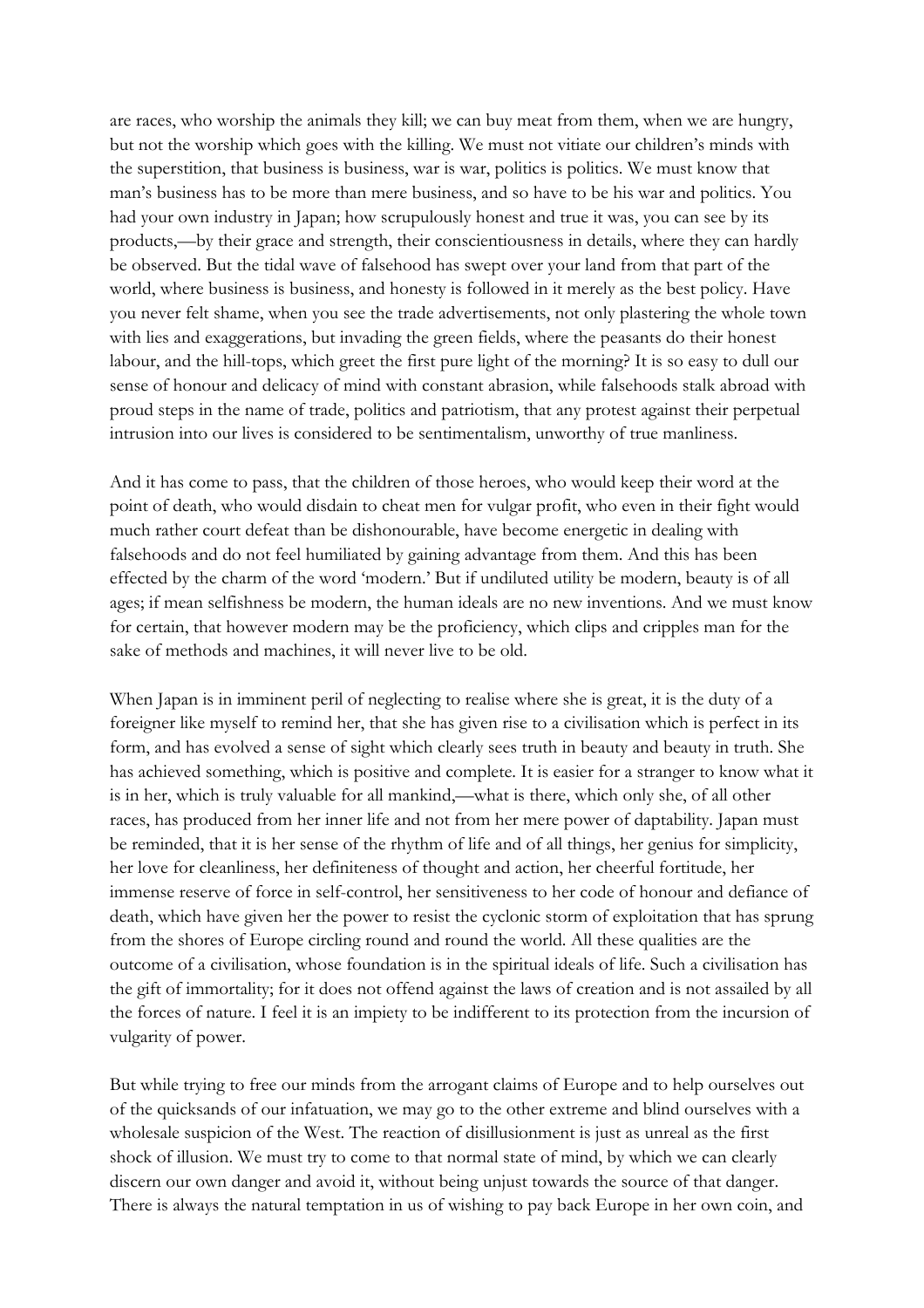return contempt for contempt and evil for evil. But that again would be to imitate Europe in one of her worst features which comes out in her behaviour to people whom she describes as yellow or red, brown or black. And this is a point on which we in the East have to acknowledge our guilt and own that our sin has been as great, if not greater, when we insulted humanity by treating with utter disdain and cruelty men who belonged to a particular creed, colour or caste. It is really because we are afraid of our own weakness, which allows itself to be overcome by the sight of power, that we try to substitute for it another weakness which makes itself blind to the glories of the West. When we truly know the Europe which is great and good, we can effectively save ourselves from the Europe which is mean and grasping. It is easy to be unfair in one's judgment when one is faced with human miseries,—and pessimism is the result of building theories while the mind is suffering. To despair of humanity is only possible, if we lose faith in the power which brings to it strength, when its defeat is greatest, and calls out new life from the depth of its destruction. We must admit that there is a living soul in the West which is struggling unobserved against the hugeness of the organisations under which men, women and children are being crushed, and whose mechanical necessities are ignoring laws that are spiritual and human,—the soul whose sensibilities refuse to be dulled completely by dangerous habits of heedlessness in dealings with races for whom it lacks natural sympathy. The West could never have risen to the eminence she has reached, if her strength were merely the strength of the brute, or of the machine. The divine in her heart is suffering from the injuries inflicted by her hands upon the world,—and from this pain of her higher nature flows the secret balm which will bring healing to those injuries. Time after time she has fought against herself and has undone the chains, which with her own hands she had fastened round helpless limbs; and though she forced poison down the throat of a great nation at the point of sword for gain of money, she herself woke up to withdraw from it, to wash her hands clean again. This shows hidden springs of humanity in spots which look dead and barren. It proves that the deeper truth in her nature, which can survive such career of cruel cowardliness, is not greed, but reverence for unselfish ideals. It would be altogether unjust, both to us and to Europe, to say that she has fascinated the modern Eastern mind by the mere exhibition of her power. Through the smoke of cannons and dust of markets the light of her moral nature has shone bright, and she has brought to us the ideal of ethical freedom, whose foundation lies deeper than social conventions and whose province of activity is world-wide.

The East has instinctively felt, even through her aversion, that she has a great deal to learn from Europe, not merely about the materials of power, but about its inner source, which is of mind and of the moral nature of man. Europe has been teaching us the higher obligations of public good above those of the family and the clan, and the sacredness of law, which makes society independent of individual caprice, secures for it continuity of progress, and guarantees justice to all men of all positions in life. Above all things Europe has held high before our minds the banner of liberty, through centuries of martyrdom and achievement,—liberty of conscience, liberty of thought and action, liberty in the ideals of art and literature. And because Europe has won our deep respect, she has become so dangerous for us where she is turbulently weak and false,—dangerous like poison when it is served along with our best food. There is one safety for us upon which we hope we may count, and that is, that we can claim Europe herself, as our ally, in our resistance to her temptations and to her violent encroachments; for she has ever carried her own standard of perfection, by which we can measure her falls and gauge her degrees of